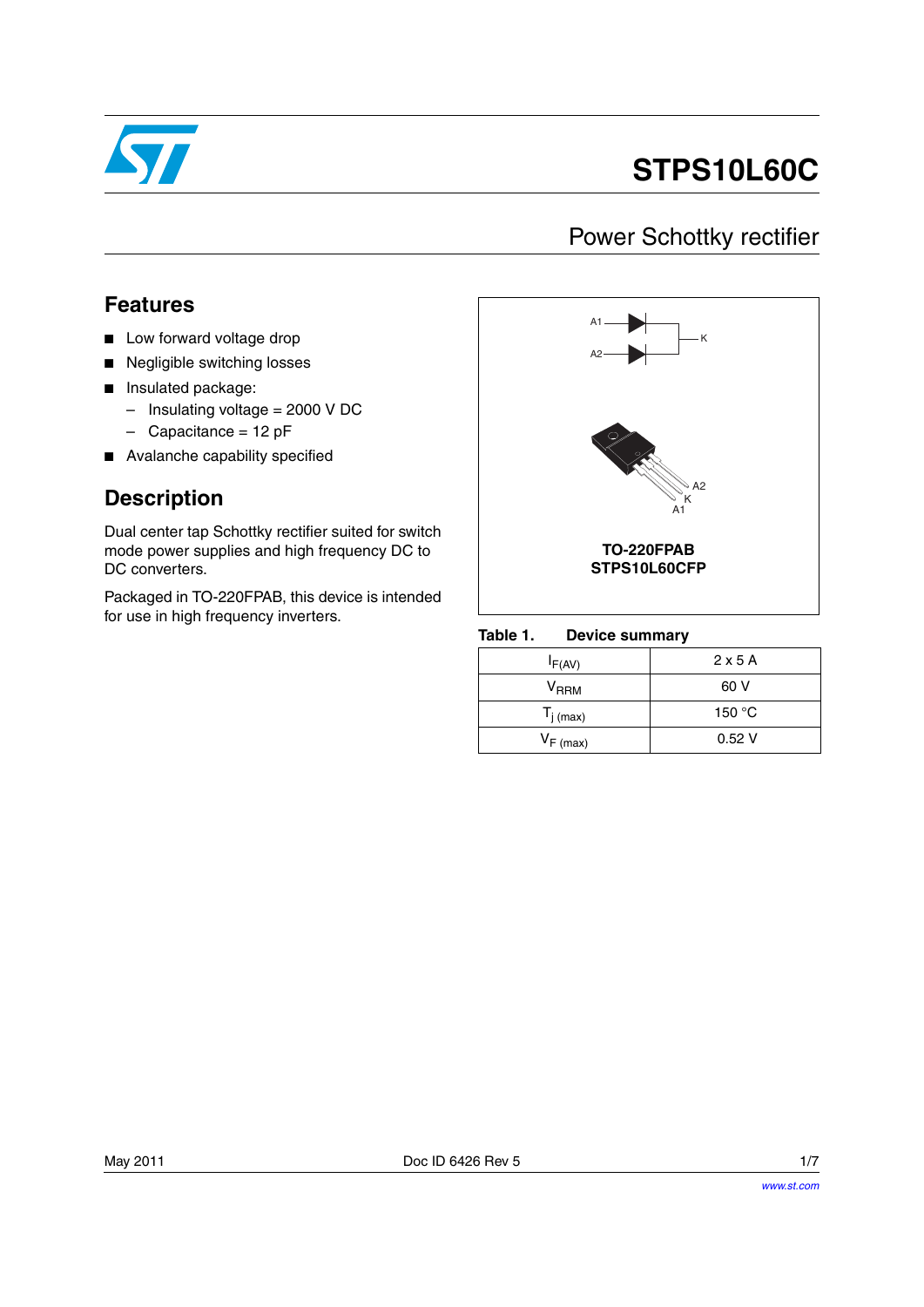## **1 Characteristics**

| <b>Parameter</b>                                                    |                                                             |      |                         | Unit      |
|---------------------------------------------------------------------|-------------------------------------------------------------|------|-------------------------|-----------|
| Repetitive peak reverse voltage                                     |                                                             |      | 60                      | v         |
| Forward rms current                                                 |                                                             |      | 30                      | A         |
| Average forward current                                             | $T_C = 130 °C$<br>Per diode<br>$\delta = 0.5$<br>Per device |      | 5<br>10                 | A         |
| Surge non repetitive forward current                                |                                                             | 180  | A                       |           |
| Repetitive peak reverse current                                     | $tp = 2$ µs square $F = 1$ kHz                              |      | 1                       | A         |
| tp = 1 µs T <sub>i</sub> = 25 °C<br>Repetitive peak avalanche power |                                                             | 4000 | w                       |           |
| Storage temperature range                                           |                                                             |      | $-65$ to $+$<br>175     | °C        |
| Maximum operating junction temperature <sup>(1)</sup>               |                                                             |      | 150                     | °C        |
| Critical rate of rise reverse voltage                               |                                                             |      | 10000                   | $V/\mu s$ |
|                                                                     | $\overline{a}$                                              |      | $tp = 10$ ms Sinusoidal | Value     |

#### Table 2. Absolute ratings (limiting values, per diode)

1.  $\frac{dPtot}{dTj} < \frac{1}{Rth(j-a)}$  thermal runaway condition for a diode on its own heatsink

#### Table 3. **Thermal resistance**

| Symbol         | <b>Parameter</b> |                    | <b>Value</b> | Unit          |
|----------------|------------------|--------------------|--------------|---------------|
| $R_{th (j-c)}$ | Junction to case | Per diode<br>Total | 4.5<br>3.5   | $\degree$ C/W |
| $R_{th}$ (c)   | Coupling         |                    | 2.5          | $\degree$ C/W |

When the diodes 1 and 2 are used simultaneously :

 $\Delta T$ j(diode 1) = P(diode1) x R<sub>th(j-c)</sub>(Per diode) + P(diode 2) x R<sub>th(c)</sub>

Table 4. Static electrical characteristics (per diode)

| Symbol                                          | <b>Parameter</b> | <b>Tests Conditions</b> |                 | Min. | Typ. | Max. | <b>Unit</b> |
|-------------------------------------------------|------------------|-------------------------|-----------------|------|------|------|-------------|
| $I_R$ <sup>(1)</sup><br>Reverse leakage current |                  | $T_i = 25 °C$           | $V_R = V_{RRM}$ |      |      | 220  | μA          |
|                                                 | $T_i = 125 °C$   |                         |                 | 45   | 60   | mA   |             |
| $V_F^{(1)}$<br>Forward voltage drop             | $T_i = 25 °C$    | $I_F = 5 A$             |                 |      | 0.55 |      |             |
|                                                 | $T_i = 125 °C$   | $I_F = 5 A$             |                 | 0.43 | 0.52 | v    |             |
|                                                 |                  | $T_i = 25 °C$           | $I_F = 10 A$    |      |      | 0.67 |             |
|                                                 |                  | $T_i = 125 °C$          | $I_F = 10 A$    |      | 0.55 | 0.64 |             |

1. Pulse test : tp =  $380 \,\mu s$ ,  $\delta < 2\%$ 

To evaluate the conduction losses use the following equation:  $P = 0.44 \times I_{F(AV)} + 0.0091 \times I_{F}^{2}$ (RMS)

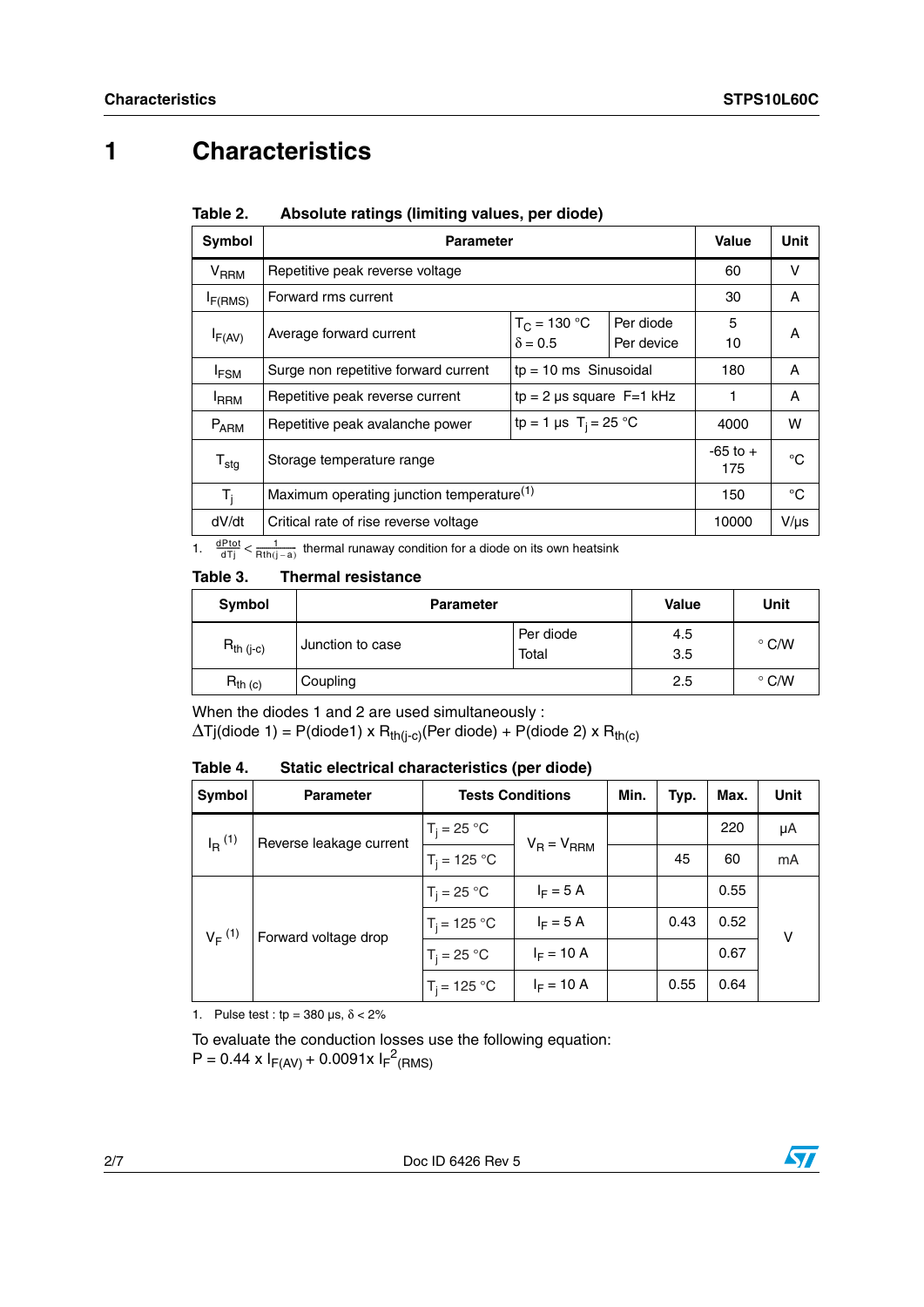### **Figure 1. Average forward power dissipation versus average forward current (per diode)**







**Figure 4. Normalized avalanche power derating versus junction temperature**



 **Figure 5. Non repetitive surge peak forward current versus overload duration (maximum values, per diode)**





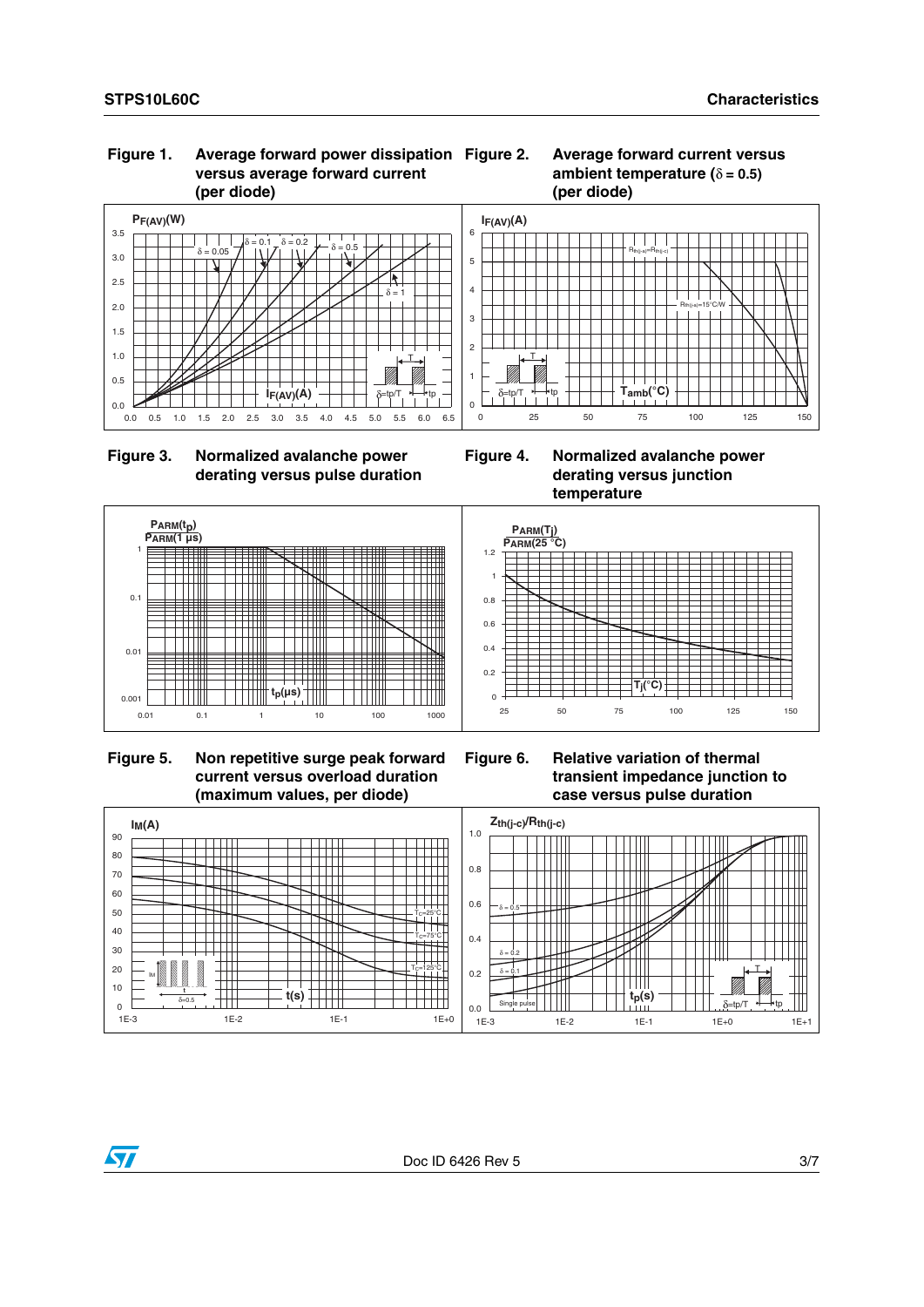### **Figure 7. Reverse leakage current versus reverse voltage applied (typical values, per diode)**





**Figure 9. Forward voltage drop versus forward current (maximum values, per diode)**



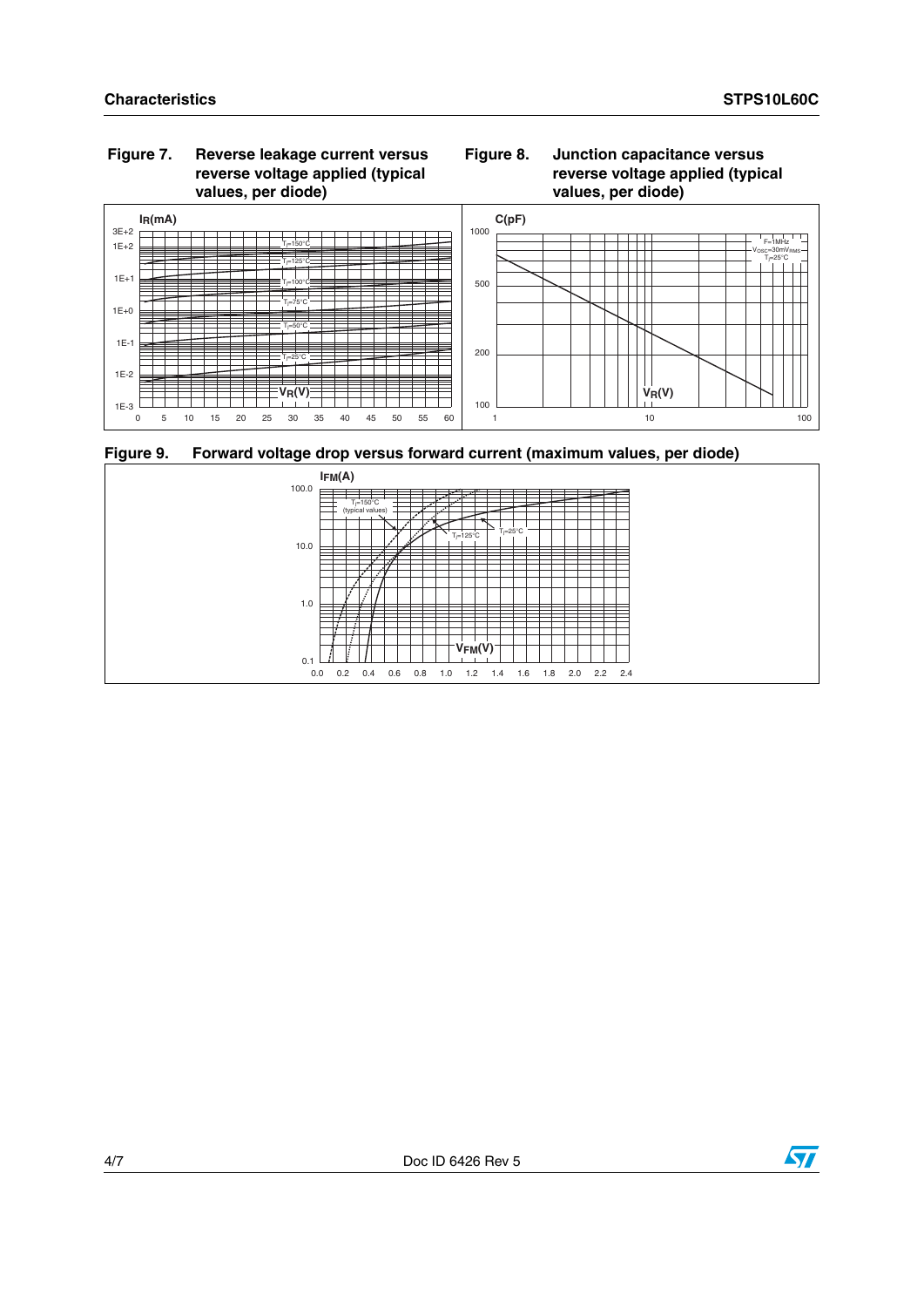## **2 Package information**

- Epoxy meets UL94, V0
- Cooling method: by conduction (C)
- Recommended torque value: 0.4 to 0.6 N·m

In order to meet environmental requirements, ST offers these devices in different grades of ECOPACK $^{\circledR}$  packages, depending on their level of environmental compliance. ECOPACK $^{\circledR}$ specifications, grade definitions and product status are available at: **www.st.com**. ECOPACK® is an ST trademark.

<span id="page-4-0"></span>Table 5. **TO-220FPAB Dimensions** 

|                                        |                | <b>Dimensions</b>  |      |               |       |
|----------------------------------------|----------------|--------------------|------|---------------|-------|
|                                        | Ref.           | <b>Millimeters</b> |      | <b>Inches</b> |       |
|                                        |                | Min.               | Max. | Min.          | Max.  |
|                                        | A              | 4.4                | 4.6  | 0.173         | 0.181 |
| $\frac{1}{\min_i}$<br>÷,<br>لشه<br>А   | B              | 2.5                | 2.7  | 0.098         | 0.106 |
| Ţ<br>в<br>н                            | D              | 2.5                | 2.75 | 0.098         | 0.108 |
|                                        | Е              | 0.45               | 0.70 | 0.018         | 0.027 |
| Dia $\lceil \cdot \rceil$              | F              | 0.75               | 1    | 0.030         | 0.039 |
| ↔<br>ŧ<br>L <sub>6</sub>               | F <sub>1</sub> | 1.15               | 1.70 | 0.045         | 0.067 |
| L2<br>L7                               | F <sub>2</sub> | 1.15               | 1.70 | 0.045         | 0.067 |
| L <sub>3</sub><br>-⊕                   | G              | 4.95               | 5.20 | 0.195         | 0.205 |
| L <sub>5</sub>                         | G <sub>1</sub> | 2.4                | 2.7  | 0.094         | 0.106 |
| D<br>F1<br>L4                          | H              | 10                 | 10.4 | 0.393         | 0.409 |
| F <sub>2</sub>                         | L2             | 16 Typ.            |      | 0.63 Typ.     |       |
| II. F<br>ĻE                            | L <sub>3</sub> | 28.6               | 30.6 | 1.126         | 1.205 |
| $\overset{\text{G1}}{\leftrightarrow}$ | L4             | 9.8                | 10.6 | 0.386         | 0.417 |
| $\overline{\mathsf{G}}$                | L5             | 2.9                | 3.6  | 0.114         | 0.142 |
|                                        | L <sub>6</sub> | 15.9               | 16.4 | 0.626         | 0.646 |
|                                        | L7             | 9.00               | 9.30 | 0.354         | 0.366 |
|                                        | Dia.           | 3.00               | 3.20 | 0.118         | 0.126 |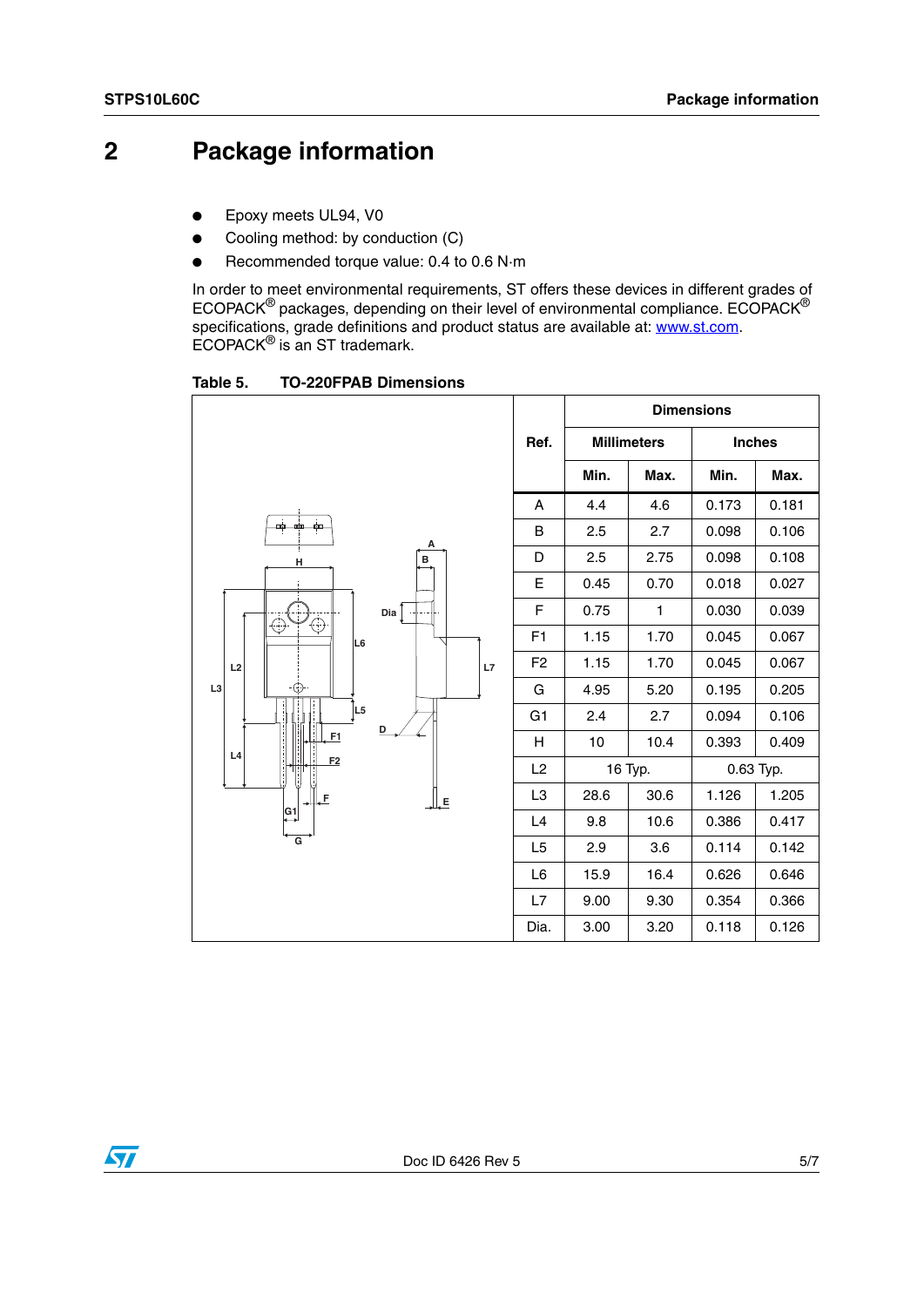## **3 Ordering information**

#### Table 6. **Ordering information**

| Order code   | <b>Marking</b> | Package    | Weight | <b>Base gty</b> | <b>Delivery</b><br>mode |
|--------------|----------------|------------|--------|-----------------|-------------------------|
| STPS10L60CFP | STPS10L60CFP   | TO-220FPAB | 2 a    | 50              | Tube                    |

## **4 Revision history**

#### Table 7. **Document revision history**

| <b>Date</b> | <b>Revision</b> | <b>Changes</b>                                                     |
|-------------|-----------------|--------------------------------------------------------------------|
| Jul-2003    | ЗC              | Last release.                                                      |
| 26-Mar-2007 | 4               | Removed ISOWATT package. Added D <sup>2</sup> PAK package.         |
| 04-May-2011 | 5               | Removed D <sup>2</sup> PAK package and updated graphic in Table 5. |